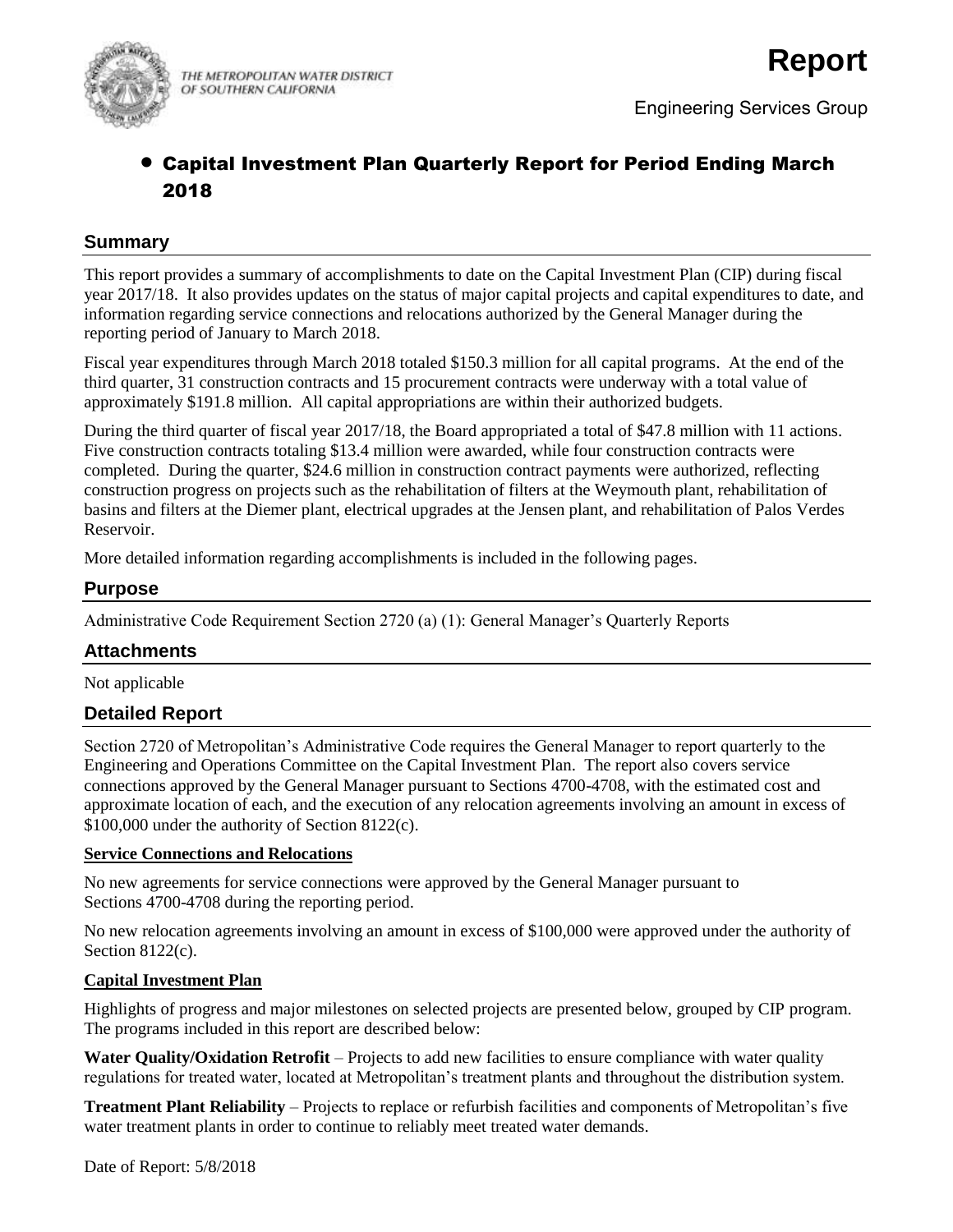## Board Report (Capital Investment Plan Quarterly Report for Period Ending March 2018)

**Colorado River Aqueduct (CRA) Reliability –** Projects to replace or refurbish facilities and components of the CRA system in order to reliably convey water to Southern California.

**Distribution System Reliability –** Projects to replace or refurbish existing facilities within Metropolitan's distribution system, including reservoirs, pressure control structures, hydroelectric power plants, and pipelines, in order to reliably meet water demands.

**Prestressed Concrete Cylinder Pipe (PCCP) Reliability** – Projects to refurbish or upgrade Metropolitan's PCCP feeders to maintain water deliveries without unplanned shutdowns.

**System Reliability –** Projects to improve or modify facilities located throughout Metropolitan's service area in order to utilize new processes and/or technologies, and improve facility safety and overall reliability. These include projects related to Metropolitan's Supervisory Control and Data Acquisition (SCADA) system and other Information Technology projects.

**Supply Reliability/System Flexibility -** Projects to increase the capacity and flexibility of Metropolitan's water supply and delivery infrastructure to meet service demands.

**Regulatory Compliance** – Projects to provide for prudent use and management of Metropolitan's assets in compliance with regulations and codes other than water quality.

**Cost Efficiency/Productivity** – Projects to upgrade, replace, or provide new facilities, software applications, or technology, that will provide economic savings that outweigh project costs through enhanced business and operating processes.

**Right of Way and Infrastructure Protection** – Projects to refurbish or upgrade above-ground facilities and right-of way along Metropolitan's pipelines in order to address access limitations, erosion-related issues, and security needs.

**Regional Recycled Water** – This program includes the design and construction of an Advanced Water Treatment Demonstration Plant, which represents the initial step in development of a potential regional recycled water system for recharge of groundwater basins within Southern California.

**Minor Capital Projects** – Projects to refurbish, replace, or upgrade Metropolitan facilities that cost less than \$250,000.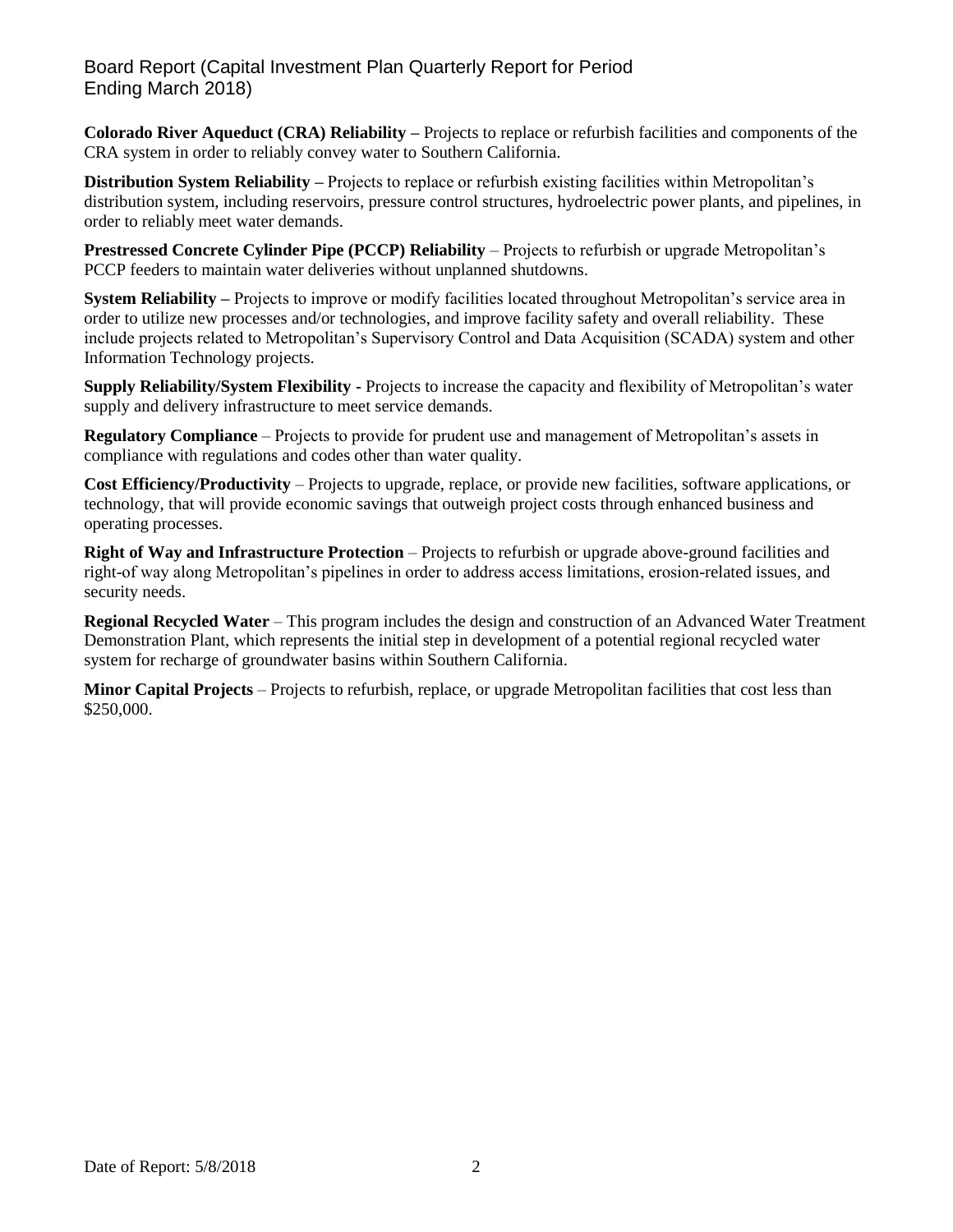## Water Quality/Oxidation Retrofit Program

- **Weymouth Oxidation Retrofit Project (ORP)**
- Main Ozonation Facilities

Weymouth represents the final Metropolitan treatment plant to receive ozone as the primary disinfectant.

The main ORP construction was completed in May 2017. Remaining activities include control system integration, start-up and testing, permitting with the State Division of Drinking Water, and preparation of O&M manuals. These remaining activities are 94 percent complete and are scheduled to be completed by September 2018.

A separate construction contract is underway for chemical feed systems needed to support the ozonation process. Construction is 98 percent complete and is scheduled to be completed by June 2018.

**Weymouth Plant Ozone Generation Building**

# Treatment Plant Reliability Program

- **Diemer Filter Building Upgrades**
- **Mills Electrical Upgrades**
- **Diemer Administration Building Seismic Upgrades**
- Diemer Filter Building Upgrades

This project replaces the existing filter valves that are deteriorated due to corrosion of the valve bodies and degradation of the embedded seats.

For construction efficiency, the filter valves are being replaced in conjunction with the filter building seismic upgrades.

Construction at the plant's east module was completed in January 2017.

For the west module, new valves have been delivered and stored at a warehouse near the plant, and procurement of the valve actuators is underway. Final design to install the west valves and all actuators is 95 percent complete and is scheduled to be completed by July 2018, to coincide with the actuator delivery.



**Diemer Plant New backwash and filter outlet valves in filter gallery**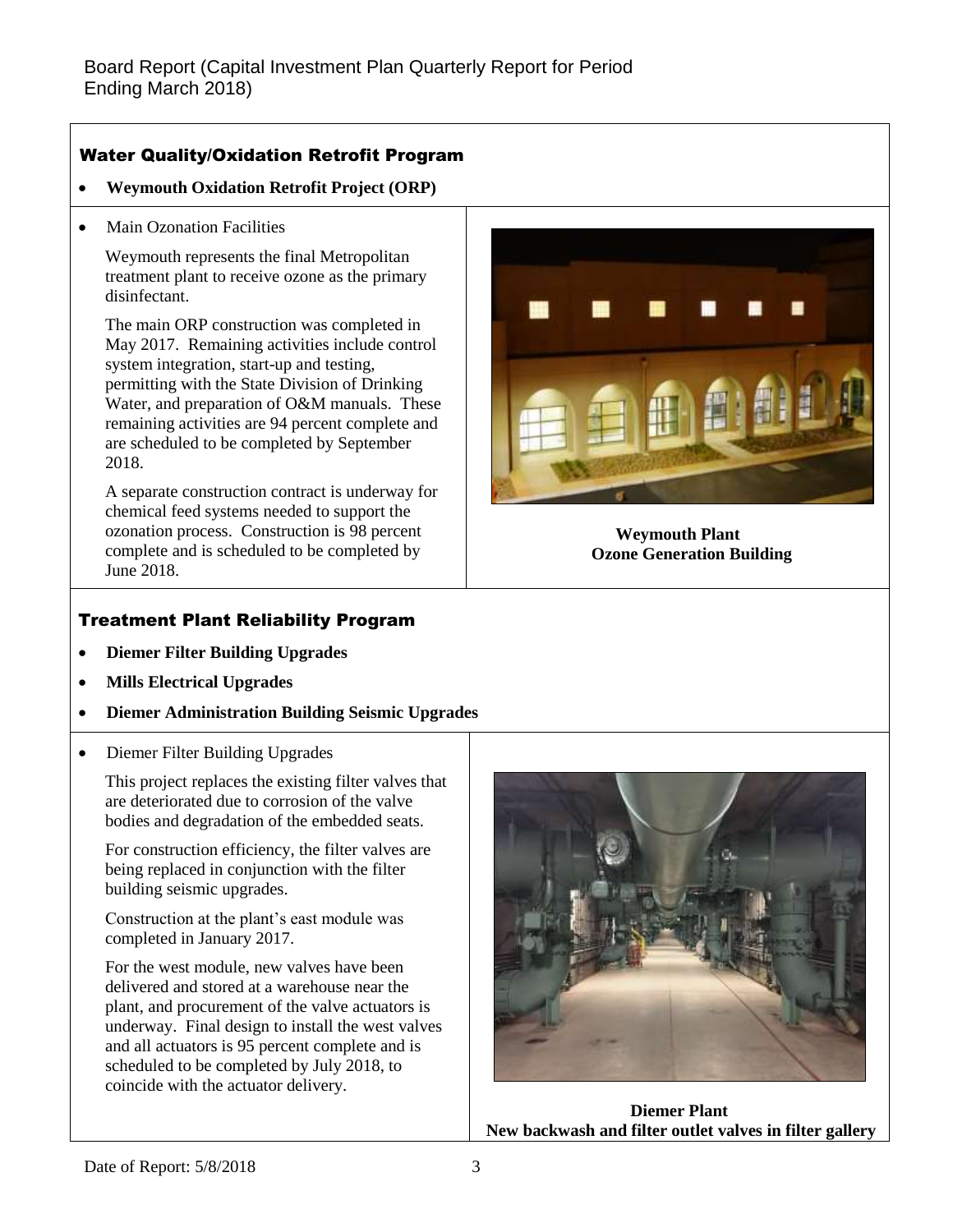Mills Electrical Upgrades

This project replaces electrical equipment, provides backup in the event of individual component failures, and upgrades the Mills electrical system to be consistent with current codes and industry practices. The work will be completed in three stages.

Construction of Stage 1 is seven percent complete and is scheduled to be completed by June 2019.



**Mills Electrical Upgrades Removal of asphalt for ductbank excavation**

Diemer Administration Building Seismic Upgrades

This project performs seismic and fire safety upgrades on the Administration Building at the Diemer plant.

Construction is 75 percent complete and is scheduled to be completed by May 2018.



**Diemer Administration Building Demolition of control room**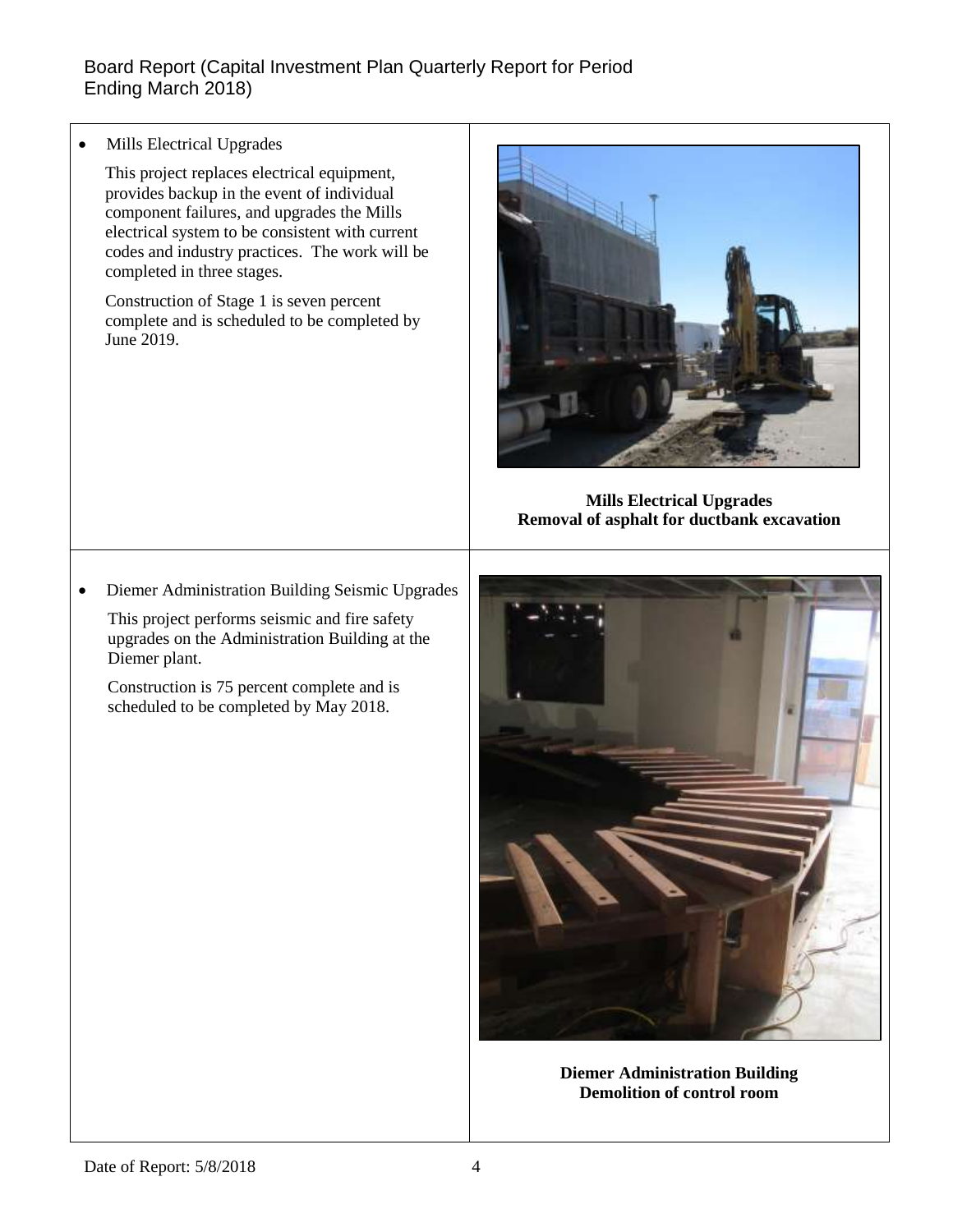## Colorado River Aqueduct (CRA) Reliability Program

- **Whitewater Siphons Erosion Protection**
- **6.9 kV Switch House Building Seismic Upgrades**
- Whitewater Siphons Erosion Protection

This project will replace deteriorated concrete slabs and will construct gabion walls and a gabion drop structure to minimize erosion of the riverbed at the Whitewater Siphons on the CRA.

Construction is 80 percent complete and is scheduled to be completed by June 2018.



**Whitewater Siphons Erosion Protection Spraying of shotcrete on the drop structure**

 6.9 kV Switch House Building Seismic Upgrades This project performs structural upgrades to the 6.9 kV switch houses at each CRA pumping plant.

Construction is 70 percent complete and is scheduled to be completed by September 2018.



**Switch House Building Seismic Upgrades Buttress wall forms**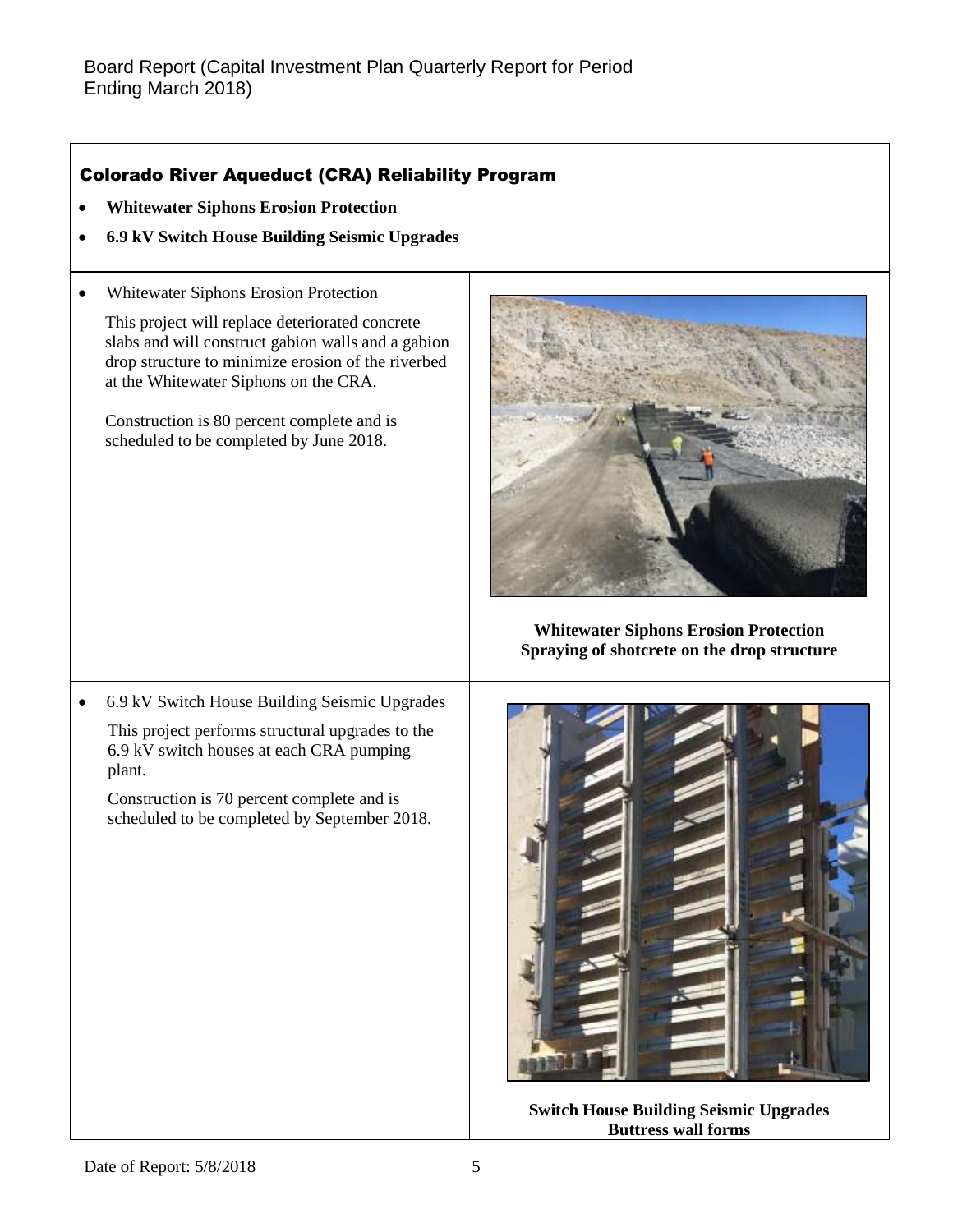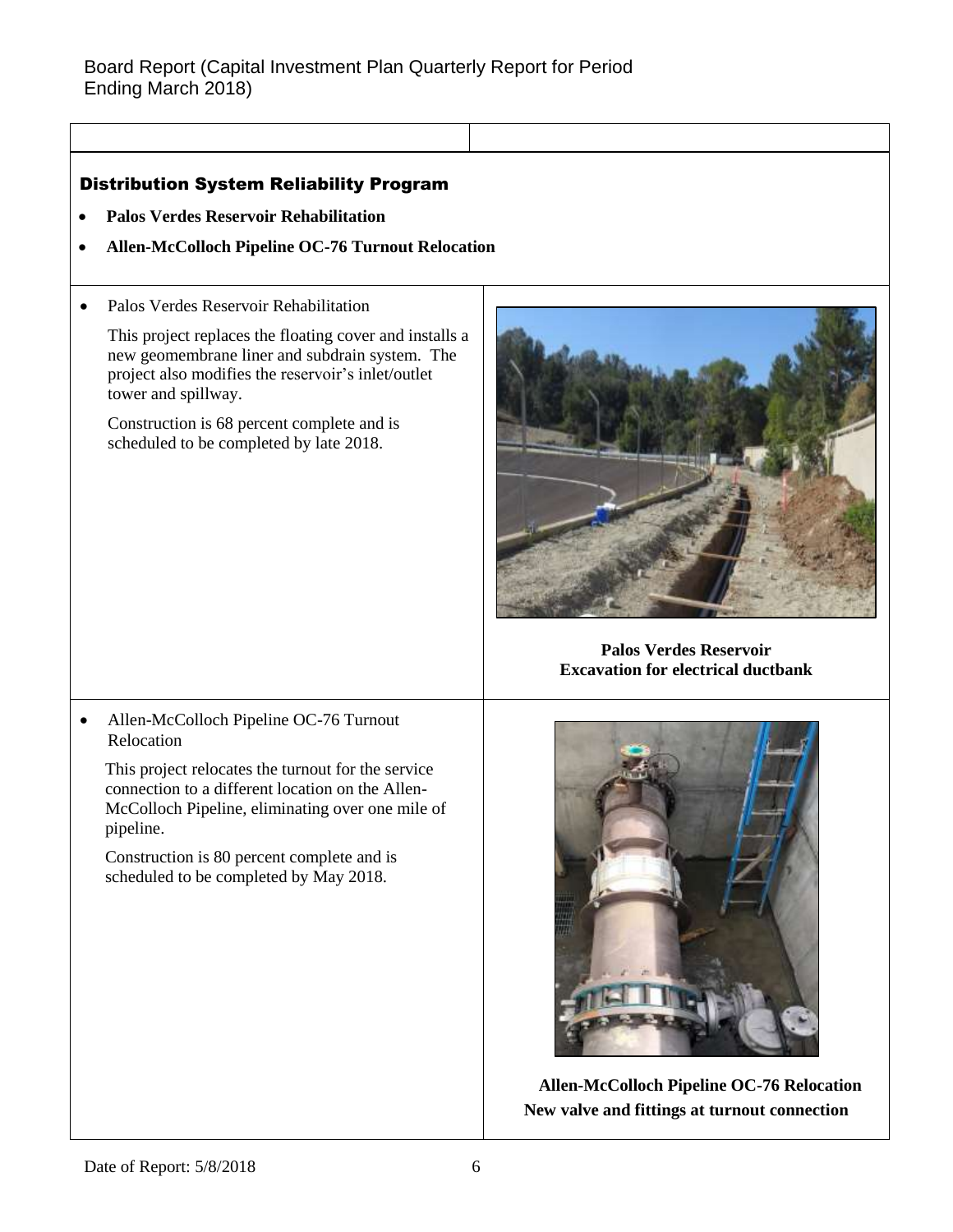## Prestressed Concrete Cylinder Pipe (PCCP) Reliability Program

- **Second Lower Feeder PCCP Rehabilitation**
- Second Lower Feeder PCCP Rehabilitation

The PCCP Reliability Program is a comprehensive long-term program that enhances the reliability of Metropolitan's distribution system and reduces the risk of unplanned outages and costly emergency repairs of PCCP lines.

The first line to be addressed is the Second Lower Feeder. Construction of the initial contract to line Reach 1 is 50 percent complete and is scheduled to be completed by August 2018.

Final design of the second, third, and fourth reaches is 60 percent complete and is scheduled to be completed by October 2018.



**Second Lower Feeder Welding of longitudinal joint in steel liner pipe**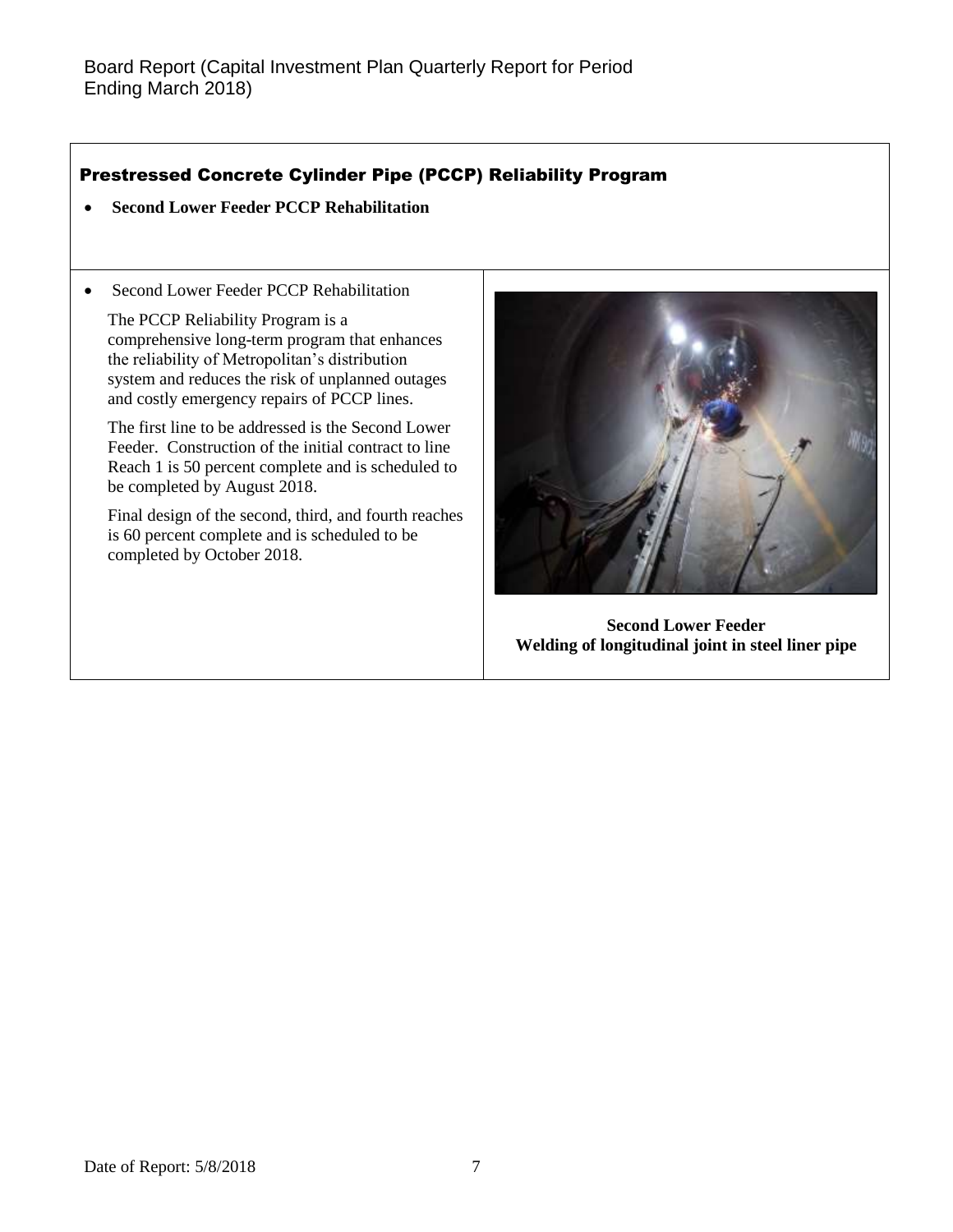## System Reliability Program

- **Headquarters Building Improvements**
- **Wadsworth Pumping Plant Control and Electrical Protection Upgrades**
- Headquarters Building Improvements

This project performs structural upgrades at Metropolitan's Headquarters Building to increase the building's level of seismic performance, and to reduce the risk of significant damage and resulting business disruption due to a major earthquake. This project also includes needed building improvements to enhance security and fire safety, and to modernize building features.

Final design is 85 percent complete and is scheduled to be completed by June 2018.



**Metropolitan's Headquarters Building at Union Station**

 Wadsworth Pumping Plant Control and Electrical Protection Upgrades

This project replaces the control and communication systems, protective relays, vibration monitoring system, and portions of the power controls at Hiram Wadsworth Pumping Plant. Under the initial phase of the project, upgrades for a single pump/turbine unit were completed and tested.

Modification of the remaining eight pump/turbine units is 13 percent complete and is scheduled to be completed by February 2020.



**Wadsworth Pumping Plant Pump/turbine control panels**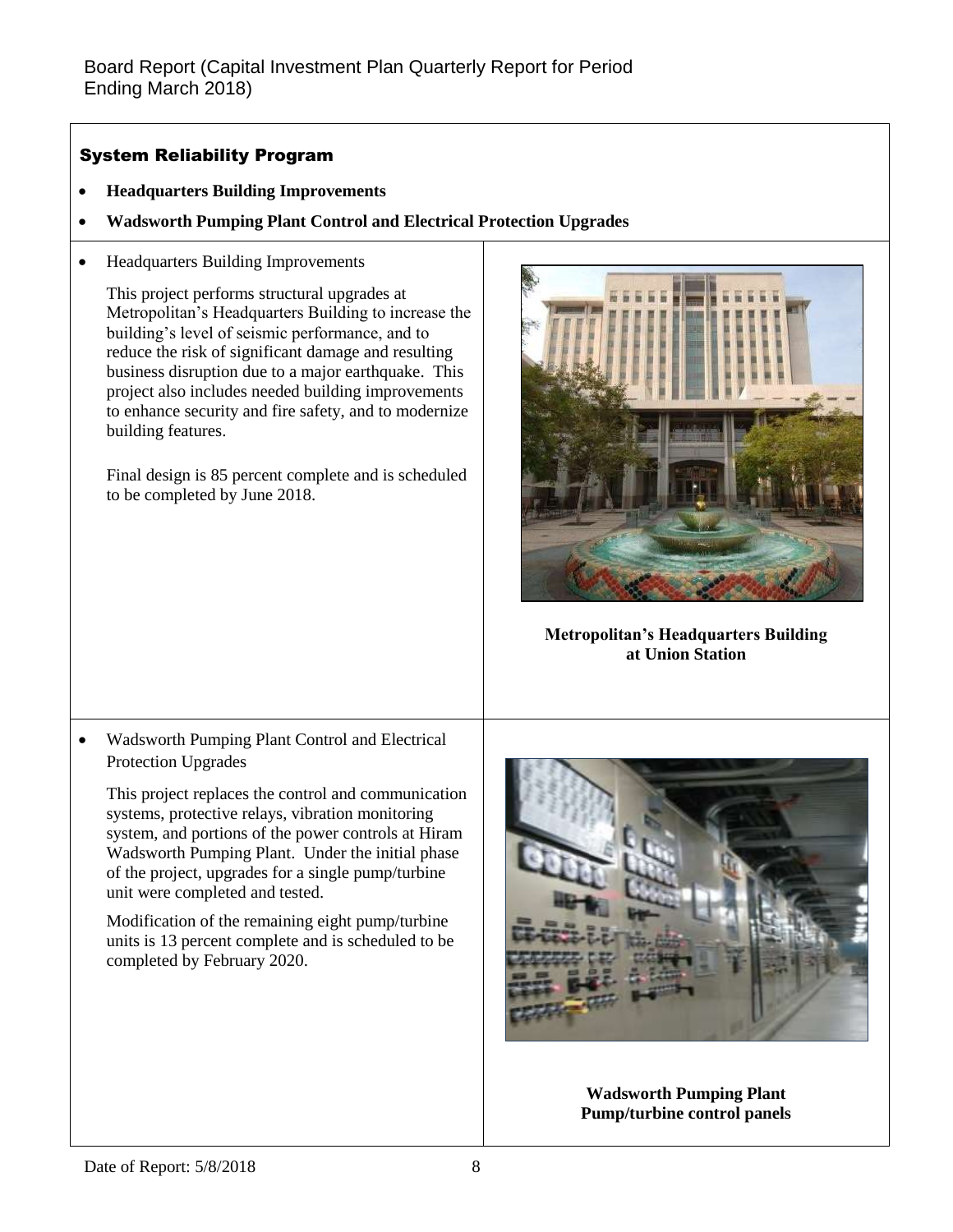#### **Capital Program for Projects Costing Less Than \$250,000 (Minor Cap Program)**

The Minor Capital Projects Program is authorized biennially to enable staff to expedite small capital projects. Since many of these projects require rapid response to address unanticipated failures, safety or regulatory compliance concerns, or to take advantage of shutdown opportunities, the Minor Cap Program authorizes the General Manager to execute projects that meet defined criteria without seeking additional Board approval.

Fourteen projects were authorized under the Minor Cap Program during the third quarter of fiscal year 2017/18 (January through March):

- Casa Loma Canal Panel Repairs This project will repair damaged concrete panels and drainage issues.
- Wheeler Gate Stormwater Improvements At the Wheeler Avenue entrance to the Weymouth plant, this project will connect a catch basin to a storm drain to improve stormwater drainage.
- Asphalt Rehabilitation at Weymouth Finished Water Reservoir This project will replace the deteriorated asphalt paving around the finished water reservoir with new pavement.
- San Diego Canal Panel Repairs This project will repair concrete panels at four locations on the San Diego Canal.
- OC-13A and WR-34 Flowmeter Replacement This project will replace revenue meters at the OC-13A and WR34 service connections.
- Mills Electrical Buildings 3 & 4 Air Conditioning Improvements This project will install new air conditioning systems in two electrical buildings at the Mills plant.
- Bacon Island Levee Rehabilitation This project will rehabilitate the levee along Bacon Island in the central Delta to improve levee stability and flood protection.
- Sedalia Property Grading & Drainage Improvements This project will improve grading and drainage for a recently acquired property along Sedalia Avenue, adjacent to the Weymouth plant.
- Diemer Infrared Inspection Windows This project will install inspection windows within electrical panel doors to allow infrared thermography inspection of high voltage equipment.
- Skinner ORP Switchgear Battery Replacement This project will replace four battery systems in the ORP Switchgear Building and one battery system in the Ozone Generator Building.
- SCADA Network Intrusion Detection System This project will install an intrusion detection system to monitor activity within Metropolitan's control system network.
- Eagle Rock Security Fencing and Lighting This project will install perimeter fencing and solar motion detection lighting, and will improve exterior lighting at the Eagle Rock Operations Control Center.
- Lake Mathews Fencing Upgrades This project will replace perimeter fencing and three double swing drivethrough gates for security protection at Lake Mathews.
- Jensen Ozone Generator Refurbishment This project will replace the dielectrics for three ozone generators at the Jensen plant.